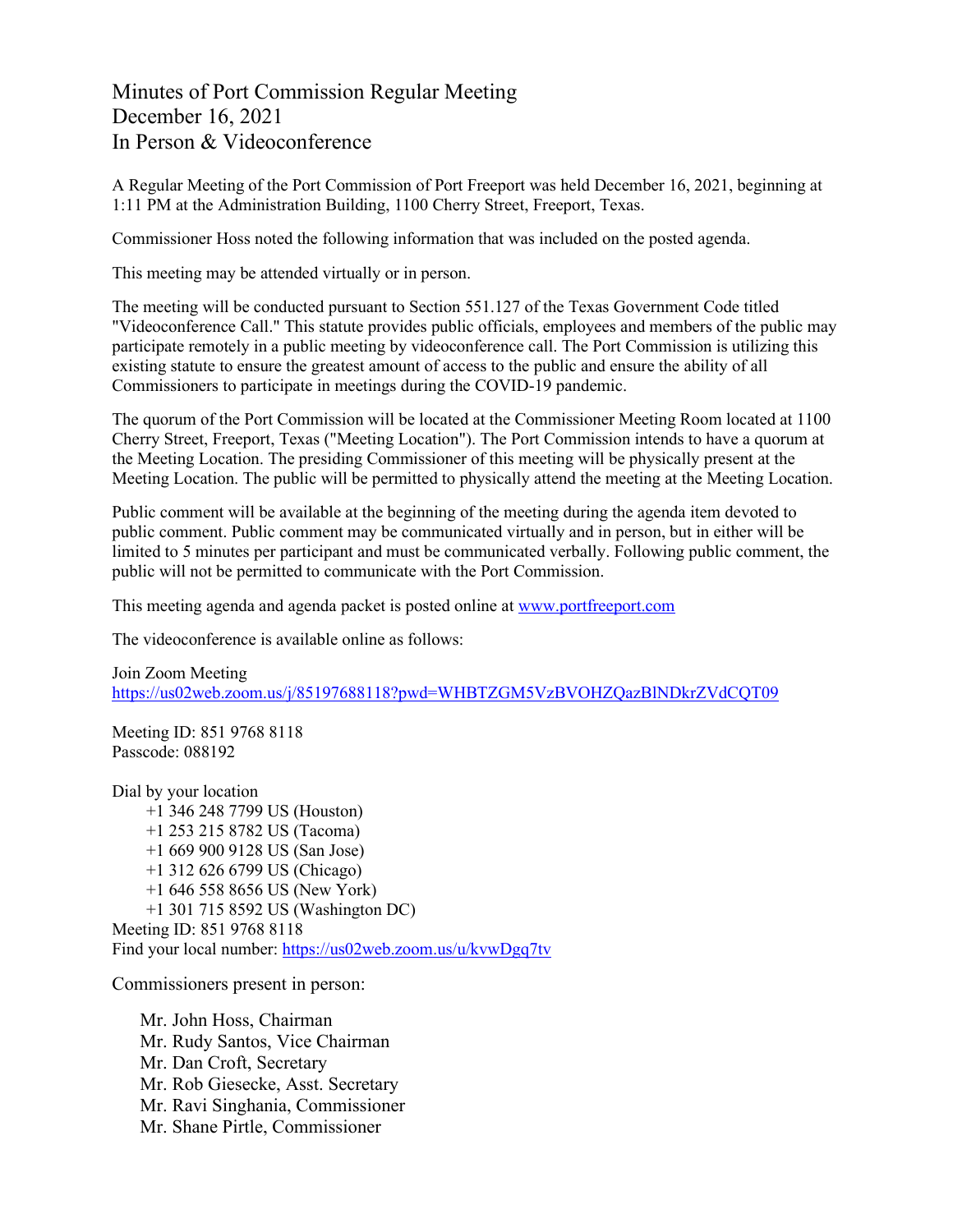Staff Members Present:

Mr. Jason Cordoba, Legal Counsel Ms. Phyllis Saathoff, Executive Director/CEO Mr. Rob Lowe, Director of Administration/CFO Mr. Al Durel, Director of Operations Mr. Mike Wilson, Director of Economic Development & Freight Mobility Mr. Jason Hull, Director of Engineering Mr. Chris Hogan, Director of Protective Services Mr. Jason Miura, Director of Business & Economic Development Mr. Brandon Robertson, Network Systems Manager Ms. Missy Bevers, Executive Assistant Ms. Mary Campus, Controller Ms. Tricia Vela, Public Affairs Assistant

Also, present:

- Mr. Bobby Fuller, Texas Port Ministry Ms. Jackie Fuller, Texas Port Ministry Mr. Chris Moore, Texas Port Ministry Ms. Dara Groguhe, Texas Port Ministry Mr. Jeff McDonald, Texas Port Ministry Ms. Barbara Fratila Mr. Henry Chambless Mr. Charles Montgomery, ILA
- 1. CONVENE OPEN SESSION in accordance with Texas Government Code Section 551.001, et. seq., to review and consider the following:
- 2. Invocation Mr. Bobby Fuller, Texas Port Ministry
- 3. Pledge of Allegiance U.S. Flag and Texas Flag
- 4. Roll Call Commissioner Hoss noted that all Commissioners were present in the Board Room, with the exception of Commissioner Pirtle who would be arriving late.
- 5. Public Comment Mr. Bobby Fuller addressed the Port Commission and staff thanking them for 10 years of support through the proceeds of the annual golf tournament.
- 6. Approval of minutes from the Regular Meeting held November 17.

A motion was made by Commissioner Croft to approve the minutes as presented. The motion was seconded by Commissioner Santos with all Commissioners present voting in favor of the motion.

7. Presentation of check to Texas Port Ministry from proceeds of Port Freeport Golf Tournament.

Ms. Saathoff stated that on October 18, Port Freeport hosted its  $10<sup>th</sup>$  annual golf tournament benefiting Texas Port Ministry at The Wilderness in Lake Jackson. A total of 135 players,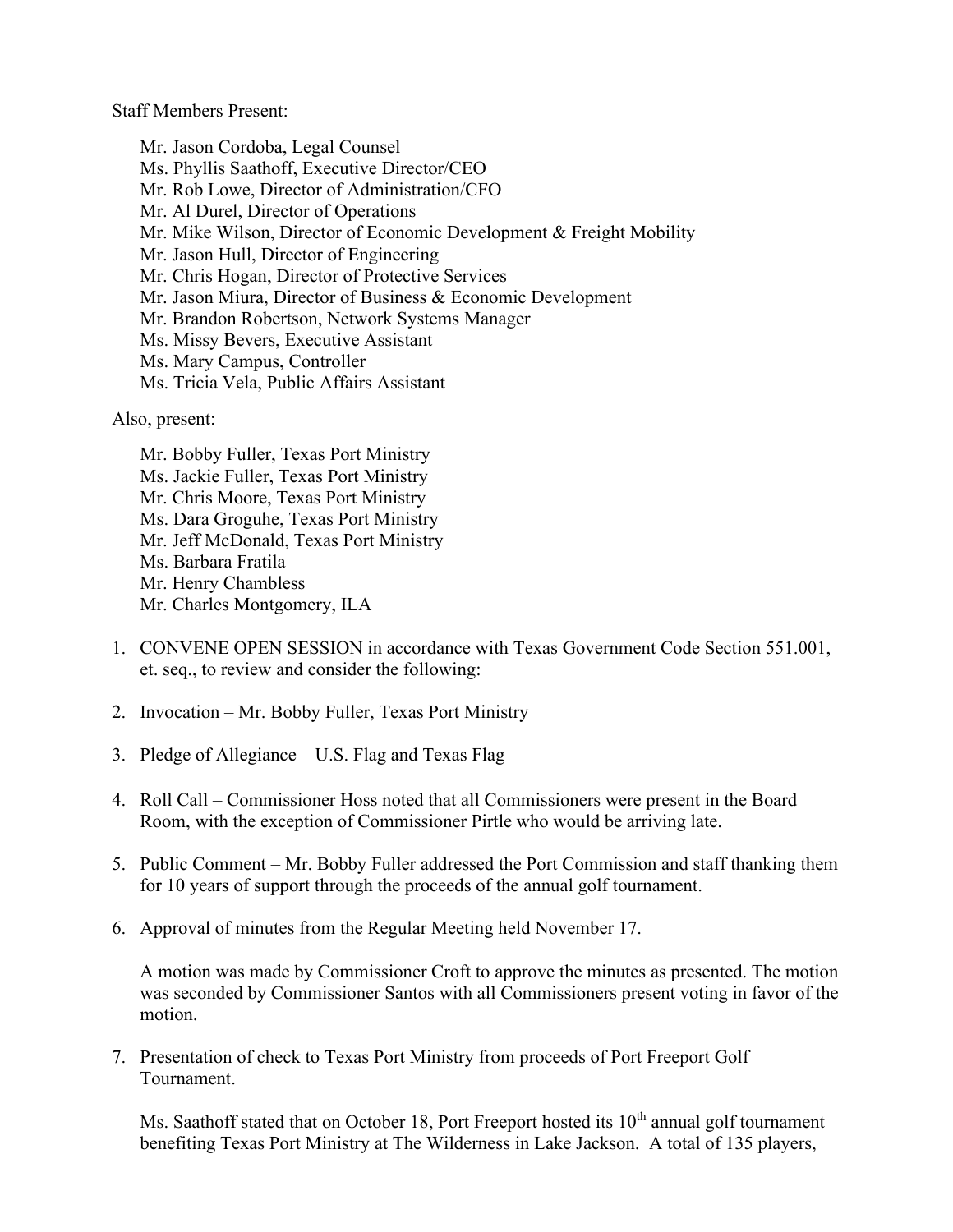over 75 sponsors and more than 20 volunteers helped make the tournament a success. Ms. Saathoff thanked the Port Freeport staff and Texas Port Ministry staff for their efforts in volunteering and coordinating the tournament as well as Darlene Winkler, who organizes the event and the sponsorships. Ms. Saathoff also recognized the student volunteers from Texas A&M Galveston Maritime Organization who volunteer every year. The net total for the 2021 Port Freeport Golf Tournament was \$66,000. A check was presented to Mr. Bobby Fuller and staff of Texas Port Ministry. Mr. Fuller addressed members of the Board, Port employees and sponsors to thank them for their efforts and success of this tournament. He also introduced Chris Moore who will join the ministry in January 2022. Mr. Moore will be the next director for Texas Port Ministry after Mr. Fuller retires June 30.

At this time, Commissioner Hoss took care of a housekeeping item and asked if any Commissioners had a conflict with any item on the agenda. There were no conflicts noted.

Commissioner Pirtle also joined the meeting at this time.

8. Recognition, including but not limited to: Cordoba Law Firm and Port Employees.

Ms. Saathoff recognized Port Employees who recently received service awards. Randy Thompson and Jennifer Barrera both received their five-year award while Jason Hull celebrated ten years, Jesse Hibbetts fifteen years and Rodney Blackstock marking twenty years. Ms. Saathoff also recognized Al Durel and his operations team for their recent coordination and efforts with the arrival of the largest container vessel to call Port Freeport. This vessel was met with challenges, but the team worked together to fix the issue so work could continue, and the vessel could sail on schedule.

Ms. Saathoff also recognized Jason Cordoba and his staff who have always been extremely professional and done an outstanding job for the Port through the years. His team has always stepped up and been available to assist the Port when needed and will be missed as general counsel for the Port. Mr. Cordoba thanked the Port for the opportunity to be a part of Port Freeport team. Commissioners echoed Ms. Saathoff's sentiments in thanking Mr. Cordoba for his service.

- 9. Receive reports from Executive Staff on activities and matters related to COVID-19 health safety matters, administrative affairs, financial results, facility engineering matters, operations and vessel activity, port safety matters, port security matters, Port tenant updates, USCOE, and other related port affairs.
	- A. Executive Director/CEO

Ms. Saathoff reported the Port received the Corps' 2020 Fact Card which presents the foreign waterborne statistics for the nation, noting that Port Freeport moved from 15<sup>th</sup> in the nation to  $11<sup>th</sup>$  in the nation in foreign waterborne, and moved up to  $16<sup>th</sup>$  in the nation overall for total waterborne foreign and domestic tonnage. Ms. Saathoff reported on the Corps Quarterly Executive Committee meeting held December 7 and announced Sharon Tirpak will be retiring at the end of the year. She also reminded the Commission that Col. Vail will also be retiring in June 2022. The work for the widening of Reach 2 will begin in February and plans for the dry excavation work to be done in the bend is nearly complete and work is scheduled to begin in the Spring. Ms. Saathoff also reported the EPA has given approval for all remaining material to go to offshore placement, which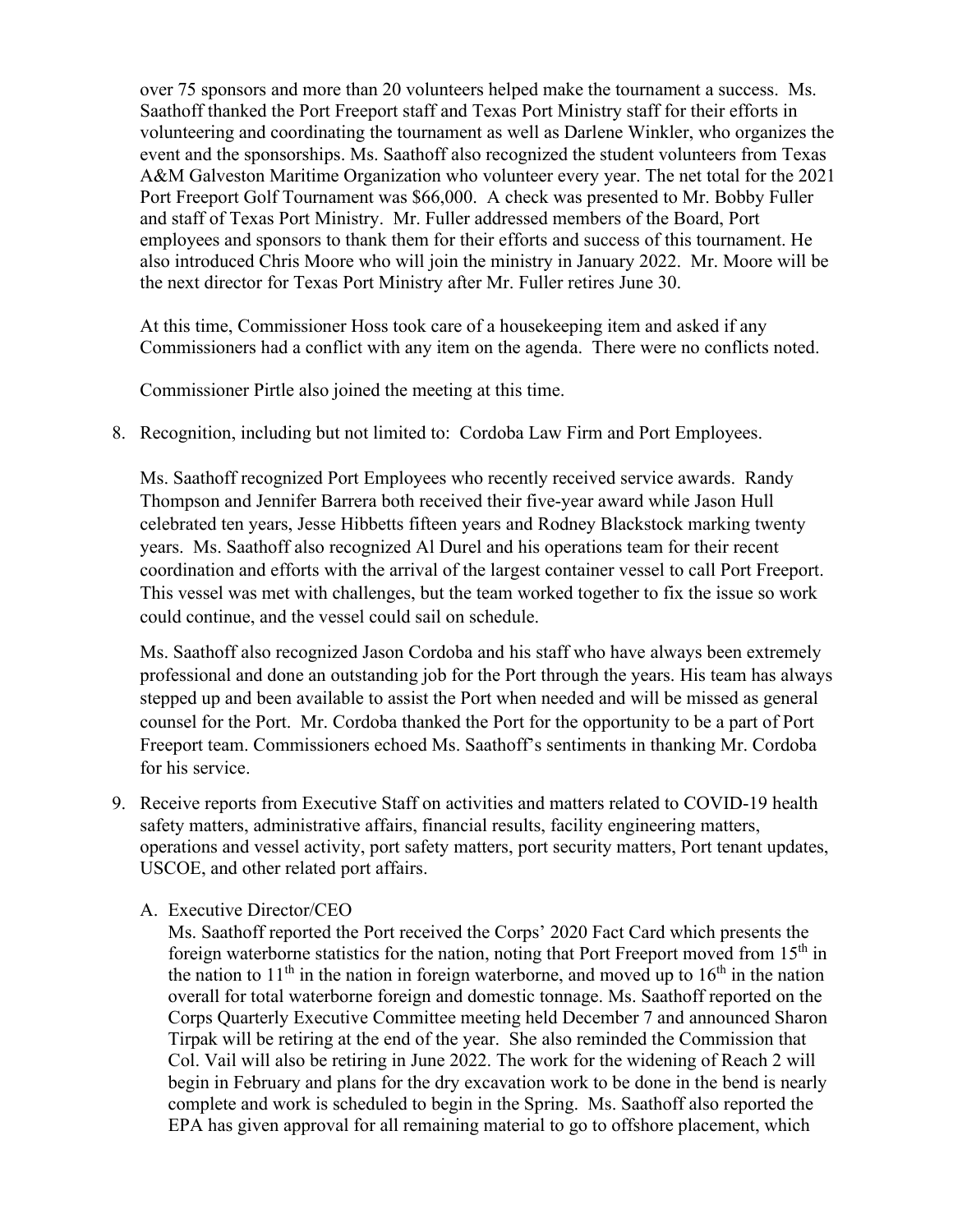sets the Port up for awarding a single contract for the remaining work in the channel. Additionally, the Port is also in good position to compete for funds from the Infrastructure Investment Jobs Act. Ms. Saathoff shared a photo of the 900-foot container vessel that called Port Freeport December 10. This was the vessel's first call to the U.S. from China and discharged approximately 618 boxes. Ms. Saathoff reported on a meeting held between the Velasco Drainage District, Brazoria County, the Port, Representative Vasut and Senator Huffman's office regarding the Sabine to Galveston project. She also reported on a meeting held with the Traffic Coordination & Safety Group to receive update on the TxDOT projects slated in and around the area. Ms. Saathoff noted there are still vacant positions for the Port posted on the website and staff is actively pursuing candidates to fill positions. Staff expects to have a signed NOAA Ports System Agreement on the agenda in January for approval.

B. Chief Financial Officer

Mr. Lowe gave a presentation regarding the financial results for the month of October.

C. Director of Engineering

In Mr. Hull's absence, Mr. Nick Malambri was available for questions regarding his submitted written report.

D. Director of Operations

Mr. Durel introduced Ms. Holly Soria who joined Operations earlier in the year. Additionally, he reported on vessel and cargo activity for the month of November and a portion of December. He noted the Port saw a vessel for Riviana in December and is scheduling more vessels for January / February. The Port is also seeing a lot of steel by way of ship, barge and rail as well as a significant increase in railcars. Total vehicles handled year to date is 17,136 with 6,323 containers and 545 railcars handled.

E. Director of Business & Economic Development

Mr. Miura stated that his department continues to execute on the strategic objectives and has seen a heightened number of inquiries about the Port. Additionally, the recent press releases related the Harbor Channel Improvement Project and dock construction has gain the attention of the market. Staff is working diligently to convert interest into actual business.

- 10. Receive report from Commissioners on matters related to:
	- A. December 6 OSS Advisory Committee Commissioner Pirtle reported the committee reviewed stevedore license renewals which are on the agenda for approval, as well as discussed security related items in executive session.
	- B. Meetings and conferences attended, Port presentations and other related Port Commission matters.

Commissioner Pirtle reported attending the 36A Breakfast, State of the Community, Sweeny FFA Fundraiser, Lower Brazos River Coalition, meeting with Col. Vail, Sabine to Galveston conference call, Vulcan's Lockwood facility visit, 36A Executive Committee meeting, TxDOT traffic coordination meeting as well as a 100 Club meeting.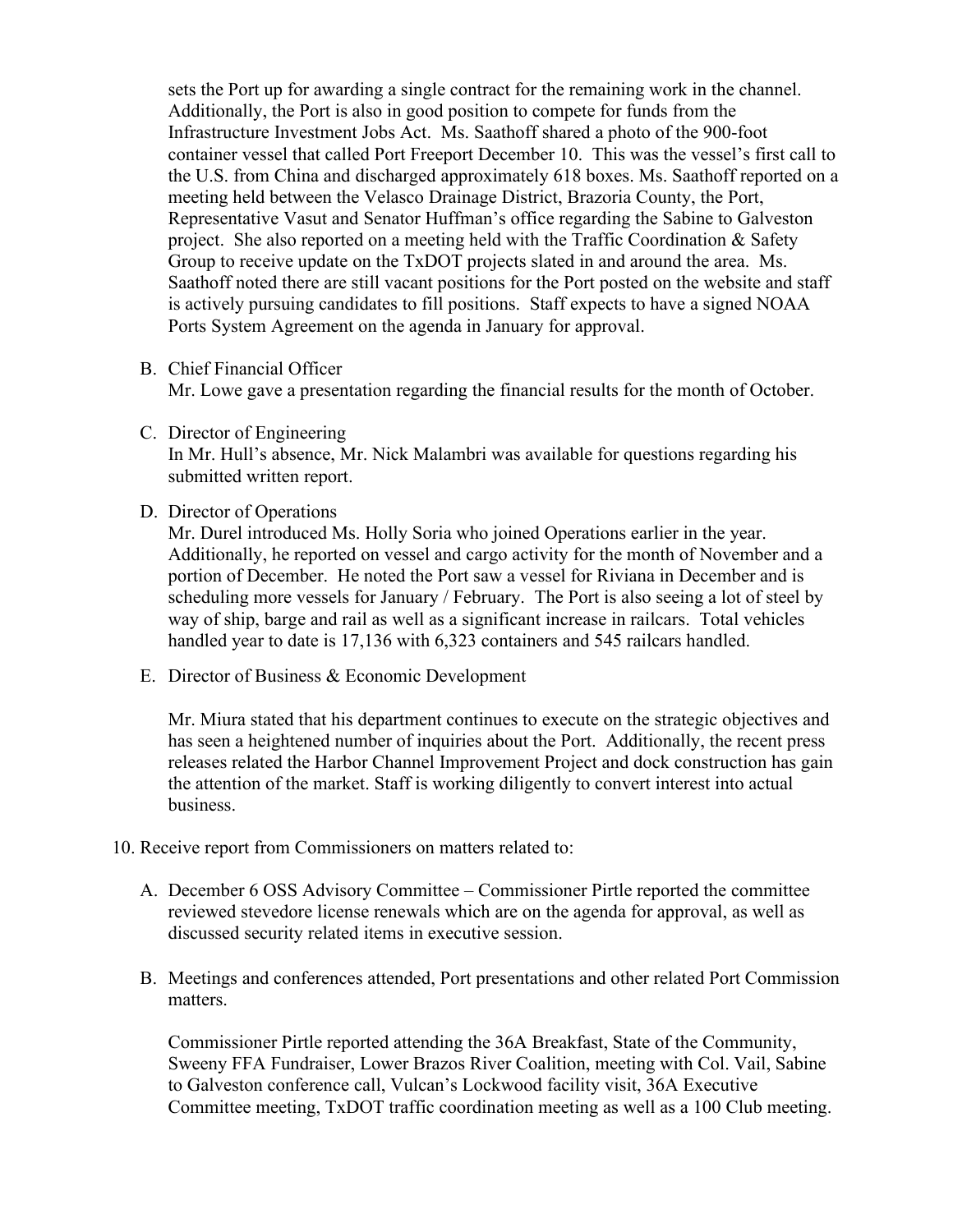Commissioner Croft reported attending the Sweeny FFA Fundraiser, visit with folks from Riviana, Alliance meeting, Gary Basinger Retirement and the AAPA Commissioners Seminar held in San Diego.

Commissioner Santos reported attending the Vulcan Lockwood visit, Groundbreaking Ceremony at the Brazoria County Courthouse as well as Gary Basinger Retirement.

Commissioner Singhania reported attending the Basinger Retirement, AAPA Commissioners Seminar, Congressman Nehls' staff visit, Dow Christmas event, Vulcan Lockwood visit, Port Freeport CAP meeting and the G&H Towing Dock Christening event.

Commissioner Giesecke reported attending the 36A Breakfast, State of the Community and the Lockwood visit.

Commissioner Hoss reported attending the Lower Brazos River Coalition meeting, Velasco Drainage District meeting regarding coastal spine funding as well as the CAP meeting.

11. Approval of financial reports presented for the period ending October 31, 2021

A motion was made by Commissioner Pirtle to approve the financial reports as presented. The motion was seconded by Commissioner Croft with all Commissioners present voting in favor of the motion.

12. Approval of Stevedore License renewals submitted by the following:

Ceres Gulf, Inc. Cooper/Ports America LLC Gulf Stevedoring Services, LLC Gulf Stream Marine, Inc. James J. Flanagan Shipping Mammoet USA South, Inc. Ports America Texas, Inc. Red Hook ConRo Terminals LLC Richardson Stevedoring & Logistic Services, Inc. Suderman Contracting Stevedores, Inc.

Mr. Durel presented the applications for stevedore license renewals and shared the spreadsheet and checklist used to ensure the stevedores have submitted all necessary information to meet requirements. Commissioner Singhania expressed his concern for the higher TIRR ratings asking what plans or proposals have been made to reduce incidents. Mr. Durel stated that staff has been meeting with them regularly to always improve safety. Mr. Charles Montgomery with ILA spoke to the Commission regarding safety training and strides made to improve safety and reduce incidents within the Port. Commissioner Pirtle noted that the OSS Advisory Committee discussed TIRR ratings as well, noting that should anyone have a five or higher rating, staff would review the reasons for the rating.